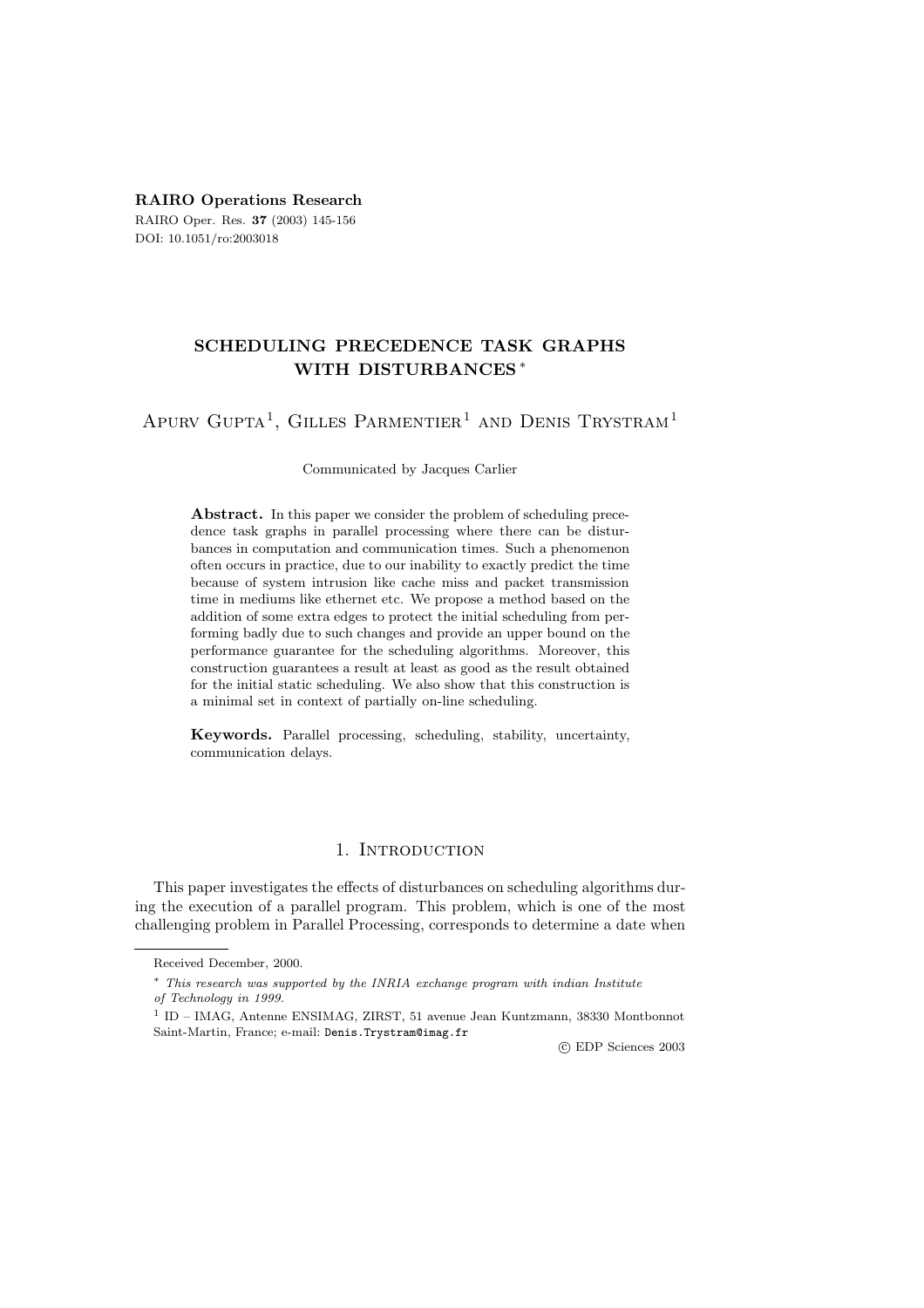a task will start its execution and a processor location where it will take place. For most applications, the computations can entirely be determined at compile time. For irregular applications, these times may be difficult to predict with accuracy. In the past it was often sufficient to run such a scheduling algorithm for obtaining good performances (according to what it was expected). However, the apparition of new parallel systems and execution supports have introduced some unpredictable behaviors appearing at run time. The multiple levels of memory hierarchy makes it also more difficult to predict the performances of local computations (inside the processors).

One of the most studied problem in parallel computing is the minimization of the parallel time, also called *makespan*, of the application described by n tasks subject to precedence constraints on  $m$  processors. This problem is known to be NP-complete in all but a few very restricted cases, see for example [1]. Weights, which represent the computation times, are associated to the tasks of the program, and whenever two tasks are scheduled on different processors and they need to communicate, a communication cost is associated to the edge between them.

There exist many efficient heuristics for the scheduling problem in the literature. They make use of the information regarding the weights of the tasks and the edges. But one issue that has not been addressed until recently is the *stability* of these algorithms, where there are imprecisions in the estimates of computation and communication times and these may change at run time.

For example, if the communication takes place over a network where there may be contention for transmission, the communication delays are non-deterministic. As regards to the computation time, the nodes may be multi users and system intrusions render our estimates only approximate. Also this value is only approximated in most cases by the intrusion of monitoring tools. Building a good theoretical model for such complex systems is a very intricate problem and the analysis is in general intractable [10].

The main question in this context is: *"What happens to a schedule if the initial estimates are not good?"*. People usually distinguish between static (at compile time) and on-line (at run time) policies. We propose here an intermediate approach where only estimations are known at compile time. From this partial knowledge, a scheduling solution can be computed statically and then, potentially corrected at run time. One possibility is simply to analyze the variation of the makespan relatively to the disturbances on the estimated values, which occur at run time. This is known as the *sensitivity analysis*. In this case, no further decisions are allowed on-line. There exists a nice general result from Gerasoulis and Yang [3] for the sensitivity, which establishes that if a scheduling algorithm has a performance guarantee of  $B$ , then, the sensitivity remains bounded by a linear factor of  $B$ . The coarser the grain of the task graphs, the closer to 1 is this factor.

Another way for this problem is *robustness*, find an *a priori* solution which behaves well whatever the on-line disturbances may be, for a certain known set of possible disturbances [6]. Robustness is an optimization problem, seeking for a solution with good performances and low sensitivity. However, some anomalies can not always be avoided, in these cases, we need a correction process.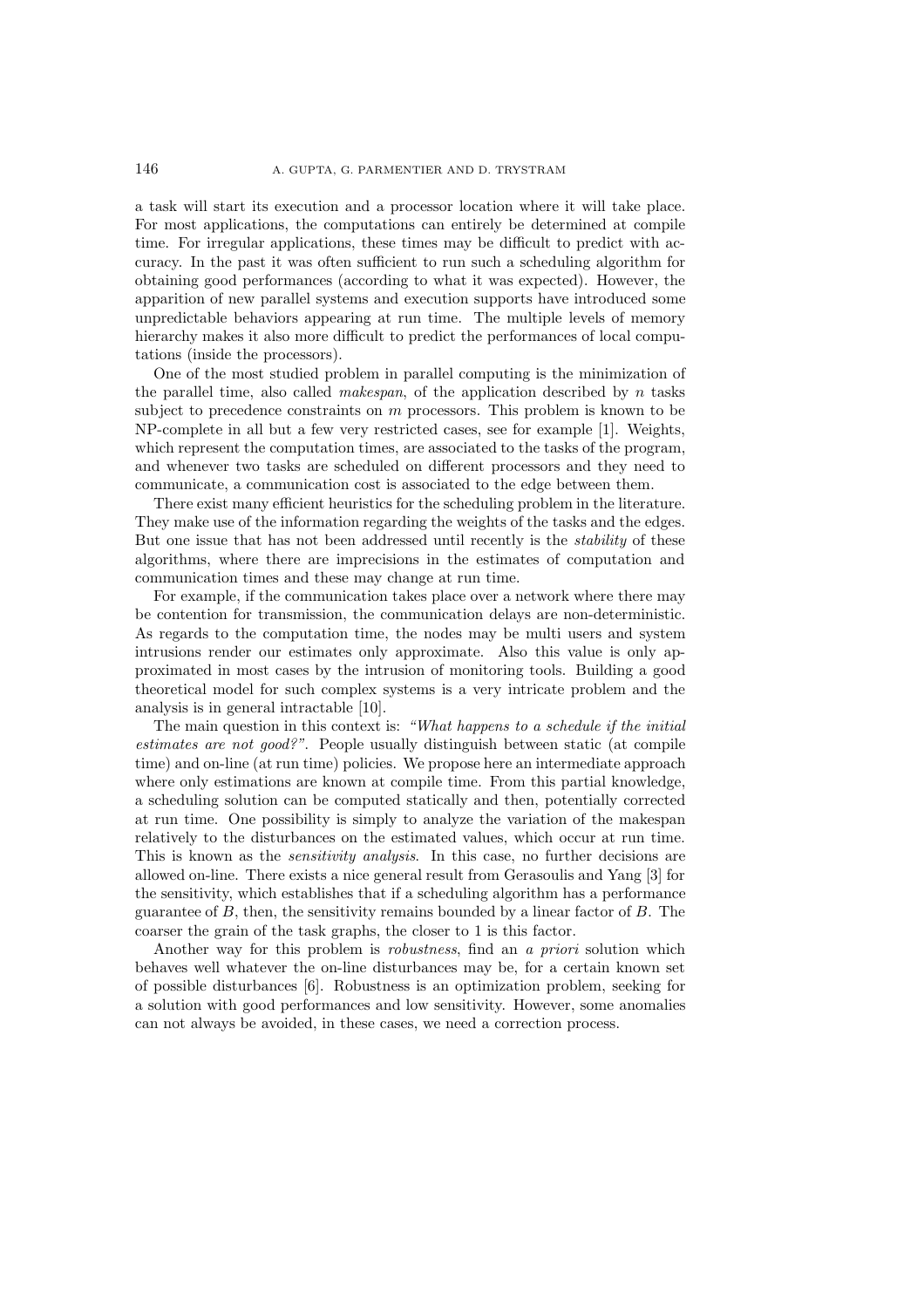In the opposite, stabilization is the process whereby the on-line scheduler ajusts the static schedule at run time. Some solutions have been proposed for guarantying the respect of deadlines in relation to real-time systems, see for instance [8, 9]. Recently, this work has drawn attention in the context of disturbances on the communication times by Guinand *et al.* [4]. This is one of the only existing practical method. Their approach is to use partially on-line algorithms (*i.e.* a 2-phases approach based on on-line sequencing after a statically fixed allocation of the tasks). The schedule is stabilized by adding extra edges between some tasks allocated inside the same processors. Although some theoretical works are presented in this work on specific task graphs, most of this study is based on experiments.

However, there have been only little theoretical investigations on this problem except the bound of the sensitivity of [3]. Also as far as we know, the issue of disturbances in computation time has not been addressed so far, except for some applications in the different context of real-time [7, 9]. In this paper, we provide a theoretical framework for partially on-line scheduling algorithms and identify the minimal set of extra edges to add on the task graph that are necessary to ensure the performance guarantee under the severest disturbances.

We present in more details the problem and state the model precisely in Section 2. In Section 3, we describe the new stabilization algorithm and prove its performance guarantee. Finally, we conclude by presenting some perspectives.

# 2. Preliminaries

We consider the problem of scheduling a parallel application described by a directed acyclic graph  $G = (V, E)$ . There is a weight associated with each node of the graph representing the amount of computation time needed to perform that computation. The weights associated with the edges denote the time taken for communication, *i.e.* the data to exchange between processors. The set  $V =$  $\{1,\ldots,n\}$  describes the tasks to be scheduled and  $E \subseteq V \times V$  the precedence constraints among them. Each task  $i$  must perform on a processor during time  $p_i$  without preemption. Data dependence between tasks i and j is represented by a directed edge  $(i, j) \in E$ . When tasks i and j are not assigned to the same processor, a communication delay  $C_{ij}$  is assumed for data transfer between these two tasks.

A schedule  $\sigma$  is an application such that each task  $i \in V$  is assigned to be executed on a processor, denoted  $\pi(i)$  and is associated a **starting time**  $S_i$  where the following holds:

 $\forall i, j, (i, j) \in E, S_j \ge S_i + p_i + C_{i,j}$  where  $C_{i,j} = 0$  if  $\pi(i) = \pi(j)$ .

Correspondingly, we define the **finish time** of task i by  $F_i = S_i + p_i$ .

For a given graph G, we denote by  $\tilde{G}$  the graph whose structure is the same as that of G, it differs only in the weights associated with the nodes and the edges. These new weights are denoted respectively by  $\tilde{p}_i$  and  $\tilde{C}_{i,j}$ .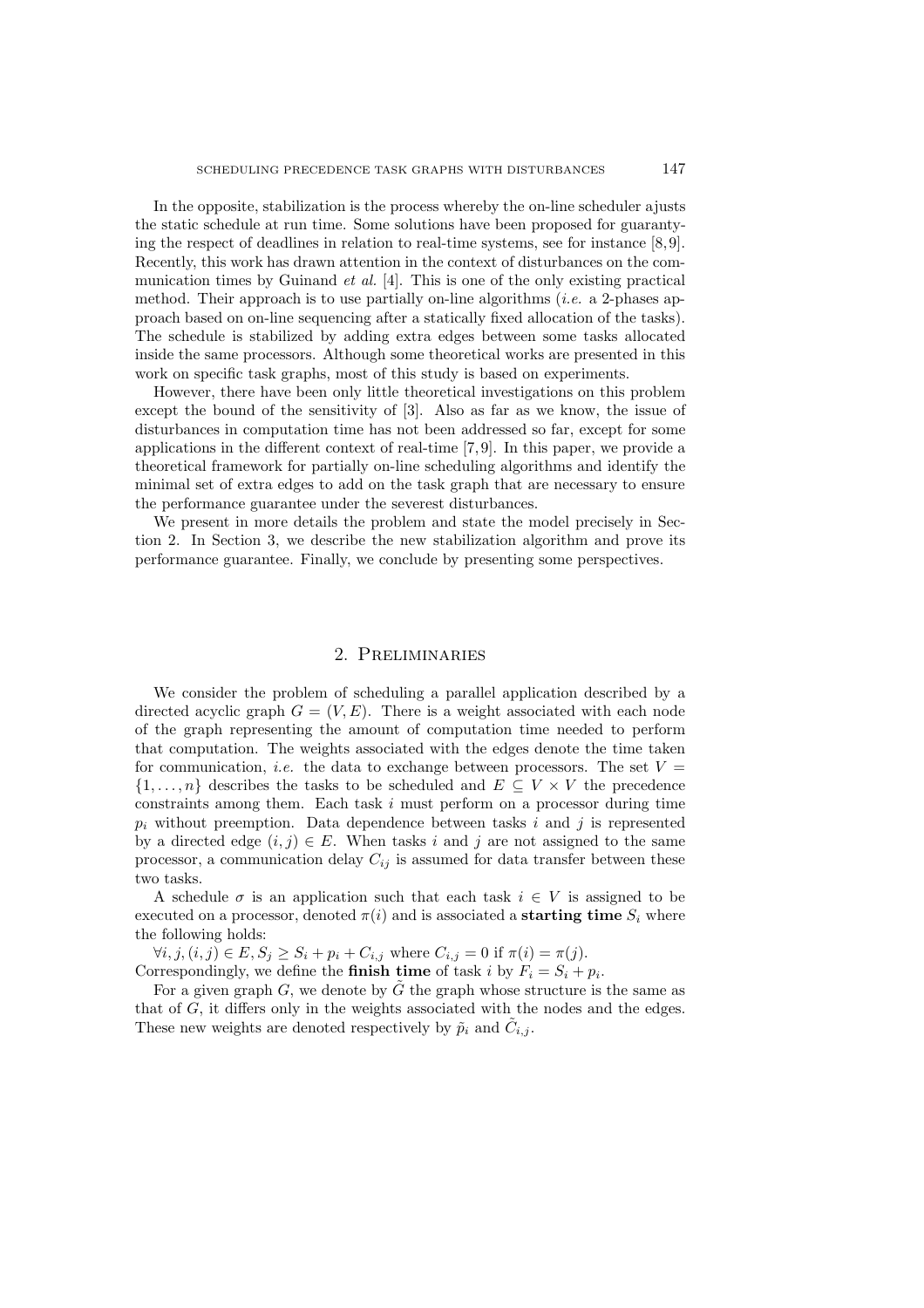

FIGURE 1. Illustration of a schedule for a given graph on two processors (the numbers beside the tasks represent the execution times and all the communications are set to 1).



FIGURE 2. Execution graph  $(G_{\sigma})$ .

Figure 1 is a complete schedule example for a given graph.

**Definition 1.** Given a graph G and a schedule  $\sigma$  determined on it, we denote by  $G_{\sigma}$  the **execution graph** of G under  $\sigma$  obtained by adding edges from task i to  $j$  if  $i$  is executed before  $j$  on the same processor and there is not already an edge between task i and task j. These edges are called **pseudo-edges**. They are represented in dashed lines in Figure 2 on the same example as before.

Let us emphasize that the purpose of a pseudo-edge  $(i, j)$  is to ensure that task i gets executed before  $j$  even if there is no precedence constraint between them.

Note that  $G_{\sigma}$  has many transitive edges. It should be noted however that transitive edges do not hamper the flexibility of execution order. It would be sufficient to add an edge  $(i, j)$  if i is executed just before j. But the previous definitions will simplify the presentation of the proofs.

We denote by  $PT(G_{\sigma})$  the makespan of the execution graph  $G_{\sigma}$ . Note that a schedule also specifies the processor allocation for each task.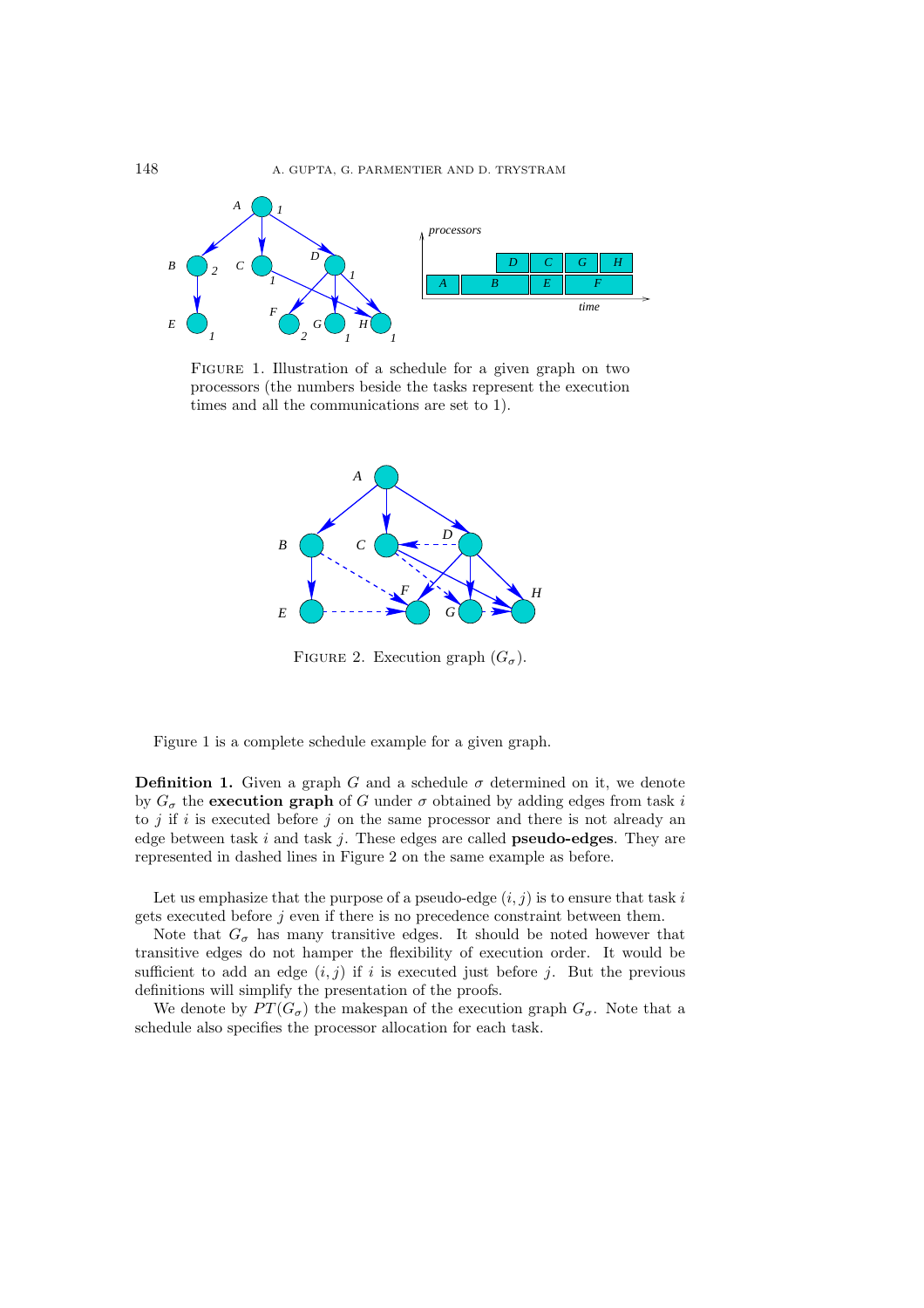# 3. A new approach

#### 3.1. Principle

Let us informally describe the principle of our new approach. To tackle the problem of scheduling with on-line disturbances, most of the classical existing scheduling methods like fully on-line scheduling and static scheduling are unsatisfactory.

For on-line policies, since the arrival time of a task is not known at compile time, this task can not be assigned to a processor and there is a need to exchange informations at run time, which is generally costly. We already discussed the limitations of the purely static approach as regards to disturbances. When some knowledge about the tasks is known, a 2-phases clustering approach seems more reasonable for coping up with the disturbances. Here, the assignment is determined at compile time and the sequencing is performed on-line on each processor according to a ready list. However, there are problems with this basic 2-phases approach. For instance, if a high priority task is not executed at the time determined by the static schedule, due to a slight communication delay, the makespan will increase beyond what could have been achieved with static execution, *i.e.* in order execution. Figure 3 shows such a case on the same example as in Figure 2 with one perturbated communication (between tasks A and C). Thus, the execution order of tasks D and C is inverted. Such cases can be avoided by adding pseudo-edges (the precise description will be detailed later). The idea is to wait for high-priority tasks to become ready like in the static schedule. In this case, an on-line sequencing policy seems to be able to cope up with the disturbances very well.

The proposed method based on the addition of adequate pseudo-edges would help to achieve the flexibility of on-line sequencing keeping the same performance guarantee as for off-line static schedules. A good performance can be achieved for static schedules since we can even pay a heavy price and use higher complexity algorithms because they are computed at compile time. If we are guaranteed to stay close to this schedule, we expect to obtain good performances even in case of disturbances occurring at run time.

The rest of the paper is devoted to characterizing such tasks and finding a minimal set of additional pseudo-edges.



FIGURE 3. Illustration of a case where a basic 2-steps scheduling performs badly (tasks C and D are exchanged when the communication time between A and D increases slightly  $(1 + \epsilon)$ .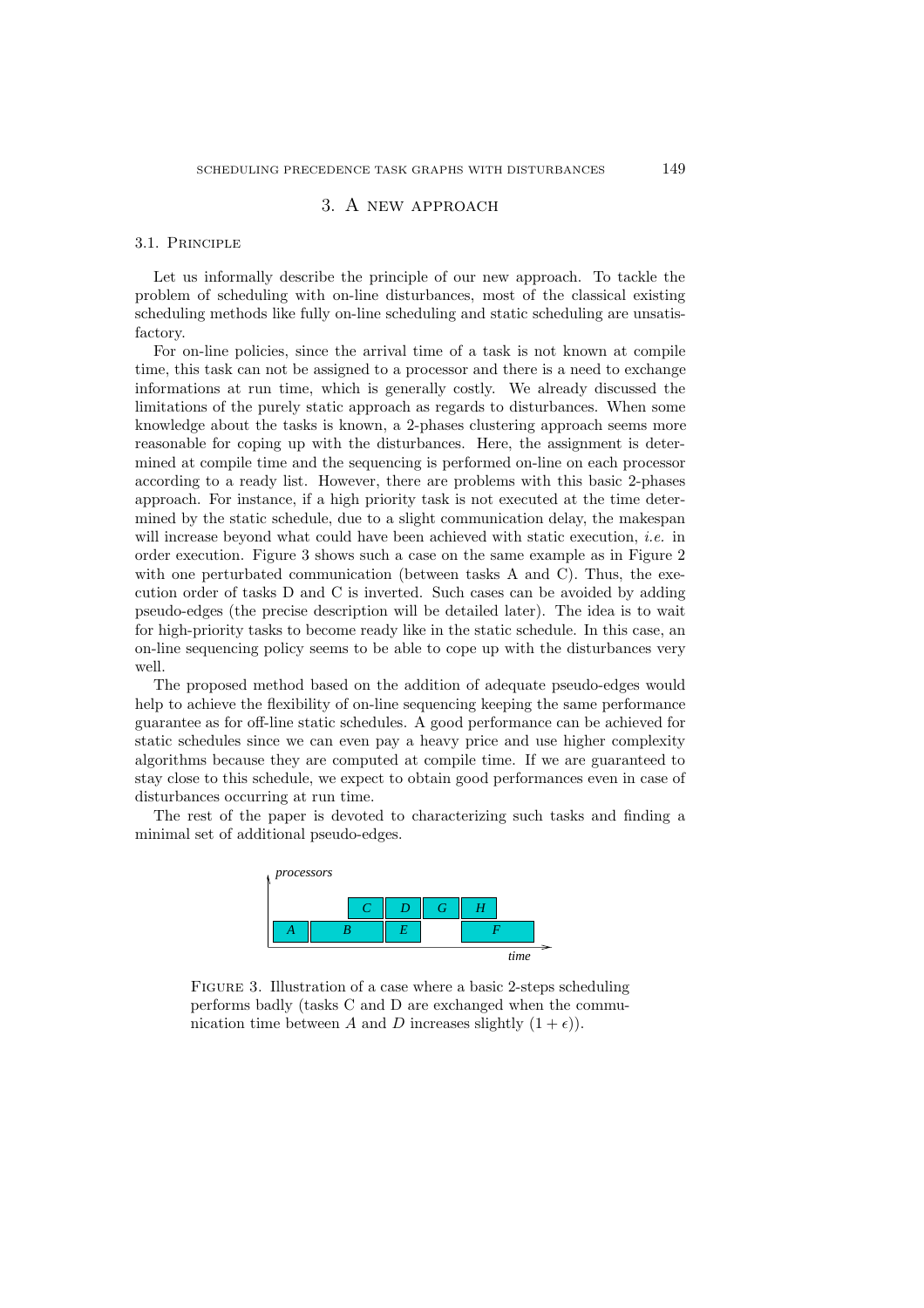#### 3.2. Characterization of high-priority tasks

For the sake of clarification of further proofs, it is helpful to introduce some definitions:

**Definition 2.** For a given schedule  $\sigma$ , we call a task i **Permutable** *iff* the following two conditions hold:

- $\bullet$  task *i* communicates with some task *j* scheduled on another processor. That is:  $(i, j) \in E$  in G and  $\pi_i \neq \pi_j$  in  $\sigma$ ;
- there exists at least one task j that is scheduled in  $\sigma$  after task i on the same processor, and  $i$  and  $j$  are independent.

**Definition 3.** The set of tasks with which a permutable task  $i$  can possibly permutate is denoted as  $P(i)$ .

In Figure 2, the communicating tasks are A and D.  $P(A)$  is empty, but we have  $P(D) = C$ .

We claim that the only pseudo-edges that are necessary to add are those going from a permutable task i to tasks in  $P(i)$ .

### 3.3. Description of the algorithm

The algorithm presented informally before can be expressed as follows:

• **Phase 1.** Compute an off-line Schedule using any well-known algorithm like ETF [5] or DSC [2].

For each permutable task  $i$ , add pseudo-edges between  $i$  and the tasks of  $P(i)$ .

• **Phase 2.** Each processor executes the tasks according to a ready-list maintained locally.

### 4. Theoretical analysis

#### 4.1. Preliminaries

Let G be the estimated (given) graph and  $\sigma$  denote the schedule determined by the static scheduling algorithm in Phase 1 of the algorithm. Let  $\tilde{G}$  be the disturbed graph with weights corresponding to the actual values of computation costs and communication delays, which are present at run time. Let  $G_{\phi(\sigma)}$  denote the graph obtained by adding pseudo-edges in G from  $i$  to j iff i is a permutable task and  $j \in P(i)$ . Figure 4 illustrates this definition on the graph of Figure 2.  $G_{\phi(\sigma)}$  is defined as usual as the perturbated graph of  $G_{\phi(\sigma)}$ .

Some properties may be observed that will be helpful for the theoretical analysis.

We consider the set of tasks  $1, \ldots, n_q$  scheduled on a single processor q. There may be some idle periods in processor  $q$  if no task has arrived and it can not execute any other local task. We consider the total order built after the addition of pseudo-edges between tasks that were scheduled successively if no edge already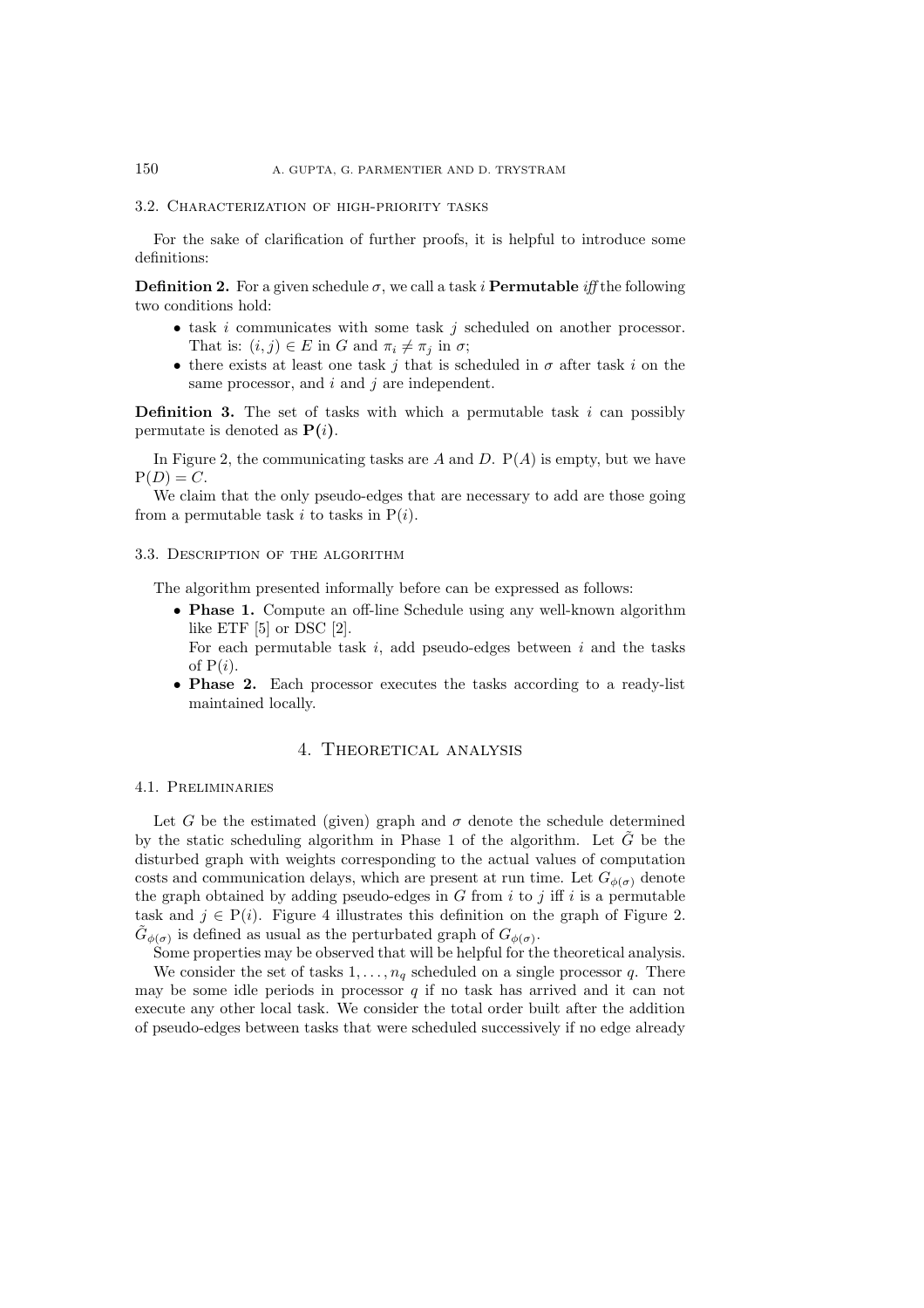

FIGURE 4. Graph  $G_{\phi(\sigma)}$ .

exists between them. This corresponds to the minimal linear extension of the initial execution order of  $\sigma$ . Without loss of generality we assume that the tasks are scheduled in the order  $1, \ldots, n_q$ .

Property 1. Any ready-list scheduling algorithm executed on one processor is optimal when no pseudo-edge has been added.

**Property 2.** If we remove all the pseudo-edges except those linked with one particular task, say  $i$ , and use ready-list scheduling, then the following holds:

- $S_i$  (and hence  $F_i$ ) does not increase;
- the makespan also does not increase.

*Proof.* The proof is easy and comes directly from Property 1. If we first remove all the edges emanating from the tasks scheduled before  $i$ , then the starting time of i does not decrease. This is because it may be considered as scheduling tasks  $1, \ldots, i-1$ . The makespan is less and hence,  $S_i$  does not increase. Now if the pseudo-edges emanating from tasks  $i+1,\ldots,n_q$  are removed, then the starting time of  $i$  is not affected, since  $i$  would have been executed before any of these tasks start its execution.

**Property 3.** If the availability date of some of the tasks is decreased, the makespan can not increase.

*Proof.* This is straightforward because we consider a single processor scheduling.  $\Box$ 

**Definition 4.** We call **Reduction** the process of removing some pseudo-edges in a graph.

### 4.2. Performance guarantee

The theorem below gives a performance guarantee on the parallel time of our algorithm.

**Theorem 1.** *For any precedence tasks graph*  $G$  *scheduled by*  $\sigma$ *, we have:*  $PT(\tilde{G}_{\phi(\sigma)}) \leq PT(\tilde{G}_{\sigma}).$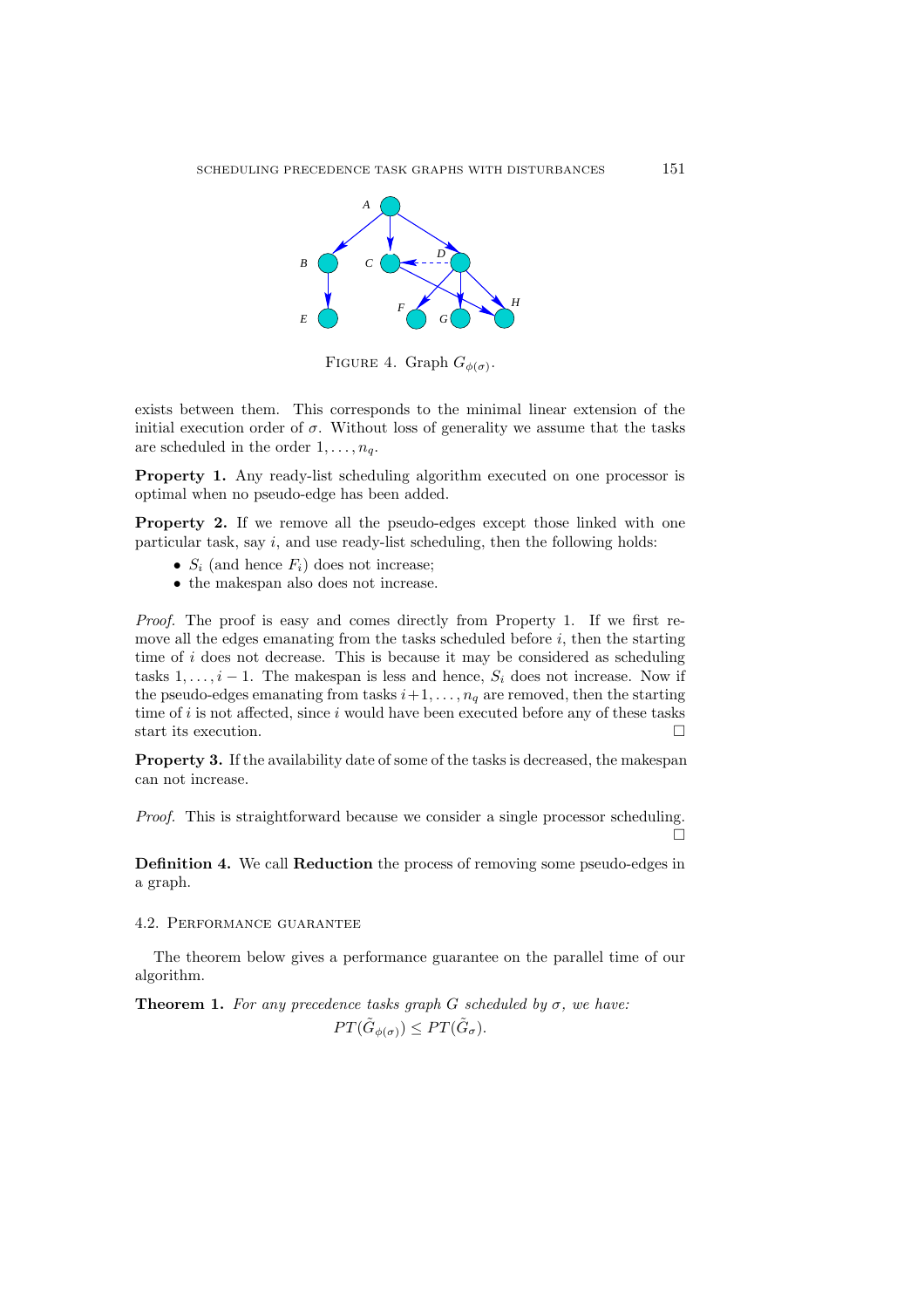

FIGURE 5. Illustration of the partitions introduced by communicating tasks.

*Proof.* We prove this result by applying a series of reductions, which consists of removing the pseudo-edges, on  $G_{\sigma}$  to get  $G_{\phi(\sigma)}$ . At each of these steps, we will verify the required property that the parallel time of the reduced graph is not greater than  $PT(\tilde{G}_{\sigma})$ . Actually, we shall prove a stronger assertion that each step of reduction, the parallel time cannot increase, which implies the required assertion.

To start with, choose any processor. The communicating tasks scheduled on this processor partition the set of tasks into ordered subsets, each of them having no communicating task. Figure 5 illustrates how to obtain these sets for a graph and an associated schedule (there are 4 communicating tasks, namely,  $B, D, E$ and H, leading to 4 ordered sets).

The process of reduction consists in removing all the pseudo-edges emanating from the tasks belonging to the partition. There are two cases to consider within the partitions depending if the resulting order is a total order or not. If it is a total order, the scheduling of the tasks in the partition is optimal from Property 1. If it is a partial order, the tasks are labelled in respect to the availability dates of the tasks that receive some data from communicating tasks (Fig. 6 illustrates this case on the first partition on the same example as before). This gives the priority for the ready list scheduling for Phase 2 of the algorithm. According to Property 3, the makespan will not increase.

Thus, the completion times will not increase for the tasks inside the partitions on each processor. Now, it remains to prove that the starting times of all the communicating tasks in the processor have also not increased. Let consider a communicating task, namely  $i$ . Again, there are two cases to consider if  $i$  receives or not some data from elsewhere.

- (a) The easy case is when  $i$  does not receive any communication. Then, i is a root of the graph or it follows directly a partition on its processor. The same arguments as before considering that i belongs to this partition proves that its starting time can not increase.
- (b) If i receives data from another communicating task (say  $k$ ), if it is it-self a successor of a communicating task, we proceed by a backwards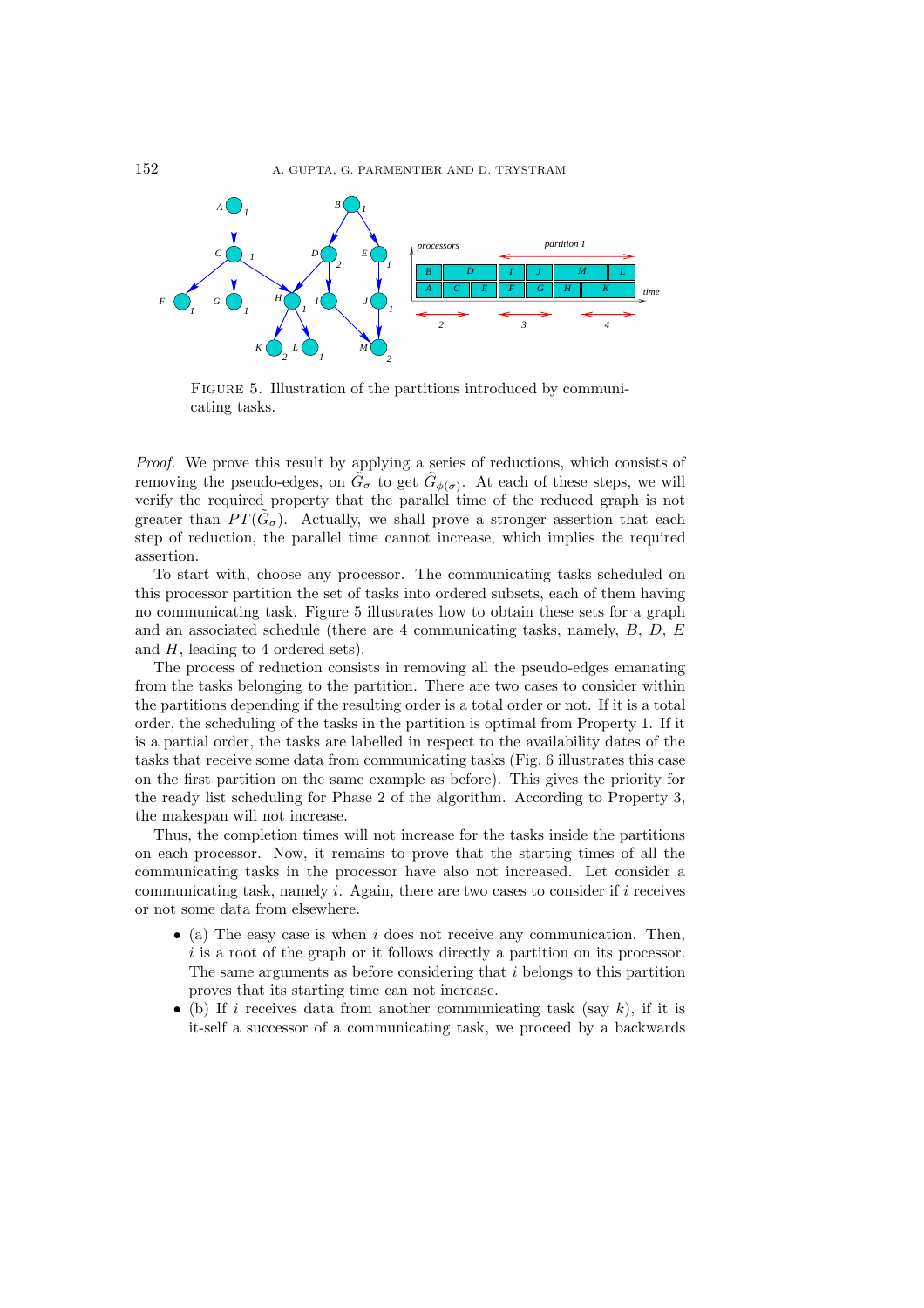

FIGURE 6. Labelling of the tasks inside a partition according to their availability dates when the resulting order is not a total order.

induction until reaching a task that receives no data from elsewhere, and then, we come back to case (a).

Let us now consider the implications of Theorem 1. The theorem, combined with the bound in [3], implies that there is a guarantee on our algorithm. On the other hand, let remark that since we have been able to relax many of the constraints in  $\tilde{G}_{\phi(\sigma)}$  compared to  $\tilde{G}_{\sigma}$ , we will obtain an improved performance.

In addition, we will also prove in the next section that this set of pseudo-edges is minimal set.

#### 4.3. Minimal set of additional constraints

**Theorem 2.** *The set of pseudo-edges emanating at the Permutable tasks is a minimal set of pseudo-edges to guarantee the bound of Theorem 1. In other words, no pseudo-edge from*  $G_{\phi(\sigma)}$  *can be removed without hindering the bound of Theorem 1.* 

*Proof.* The proof consists in showing that if a pseudo-edge from task  $i$  to task  $j$ were to be removed in  $G_{\phi(\sigma)}$ , there exists a possible configuration of the resulting graph  $\tilde{G}_{\phi(\sigma)}$  such that the  $PT(\tilde{G}_{\phi(\sigma)}) > PT(\tilde{G}_{\sigma})$ .

Consider a pseudo-edge from  $i$  to  $j$  in our construction, then task  $j$  could have executed before  $i$  if the availability date of  $i$  were to be delayed beyond the availability date of j. Consider such a disturbance. Let  $k$  be one of the tasks to which task i were communicating (for instance, tasks  $D, C$  and  $F$  of Fig. 1 are such tasks).

The permutation between i and j will delay the execution of  $k$ . The resulting effect will be to increase k of at least  $p_i$ . If the new makespan is still lower than  $PT(\tilde{G}_{\sigma})$  (this will be the case for instance for the graph of Fig. 3 with  $p_k = 1$ ), then, consider the new perturbation on  $p_k$  leading to a makespan greater than  $PT(\tilde{G}_{\sigma})$ . Clearly, this perturbation violates the guarantee of Theorem 1, thus the set of pseudo-edges is minimal.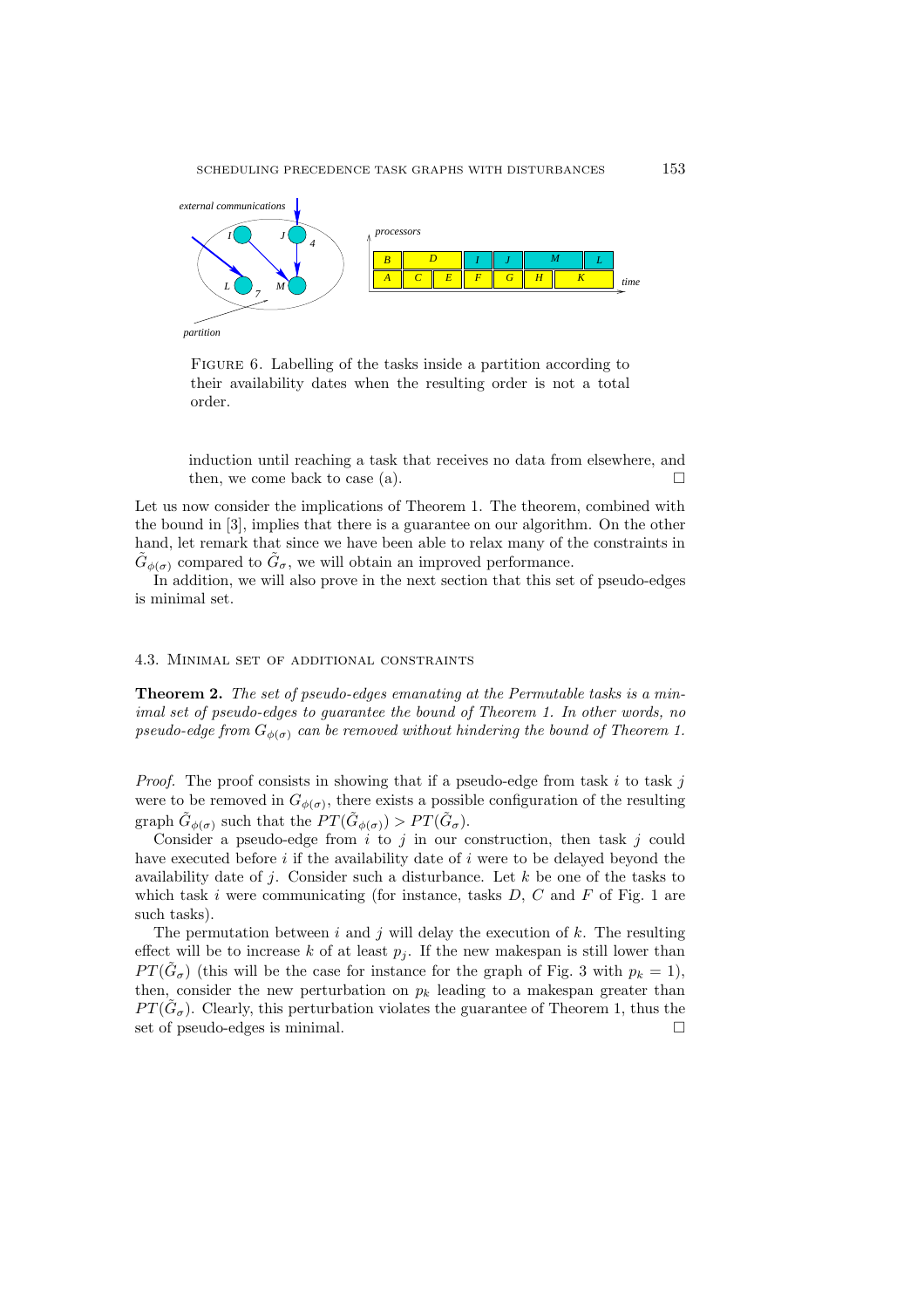# 5. Experiments

#### 5.1. CONTEXT

We report in this section some experiments obtained from simulations for assessing the good practical behaviour of the strong stability algorithm (denoted by SSA) versus ETF or any basic on-line algorithm (denoted by ON-LINE). The experiments have been carried out on a usual PC machine. Each test has been performed over 1000 randomly generated instances. The structures of the precedence task graphs have been created by layers as in [2] for DSC within the parallel programming environment PYRROS: the number of layers is a random number and the number of connected nodes between the layers is randomly chosen and decreases as the distance between the layers increases. The number of processors is fixed and did not show a big importance. The size of the graphs was taken from 100 to 500, depending on the number of processors. The percentage of over and under perturbances was fixed and can vary over an interval of magnitude. For instance, for 100 tasks, we considered 80% of disturbances, 20 tasks are over estimated and 60 tasks are under estimated. We tried other ratios (like inverting proportions of over and under estimated tasks) but results are the same. The simulations were conducted in both cases of balanced communications and large communication delays.

We concentrate on large communication times (ten times larger than the execution times) as it is the most important case in practice. In each table we report the number of times SSA is better than the other algorithms for 1000 executions. We consider small and large disturbances. Small perturbations means that each time  $t$  (communication, computation and both) can be disturb with a probability of 0.8 in the interval  $\left[\frac{3t}{4}, \frac{6t}{5}\right]$ . Similarly, large perturbations means that each time t can be disturb with a probability of 0.25 in the interval  $[\frac{t}{2}, 2t]$ . As said previously, the distribution of the disturbances within the intervals is not homogenous (25% of over-estimated and 75% of under-estimated times).

The analysis of the experimental results is detailed below.

### 5.2. Analysis

We focus on the behaviour of SSA in regard to a pure static algorithm, namely ETF and a simple greedy on-line algorithm. In the following tables, we report the number of times SSA performs better than the other algorithm, among 1000 instances.

- The experiments show that there is no significant differences between SSA and ETF for communications and computations in the same order of magnitude (equal communication and computation times).
- As shown in Table 1, left, SSA is slightly better than ETF for small graphs and much better for larger graphs.
- SSA performs much better than ON-LINE (see Tab. 1, right). The left subcolums correspond to the number of times where SSA is better than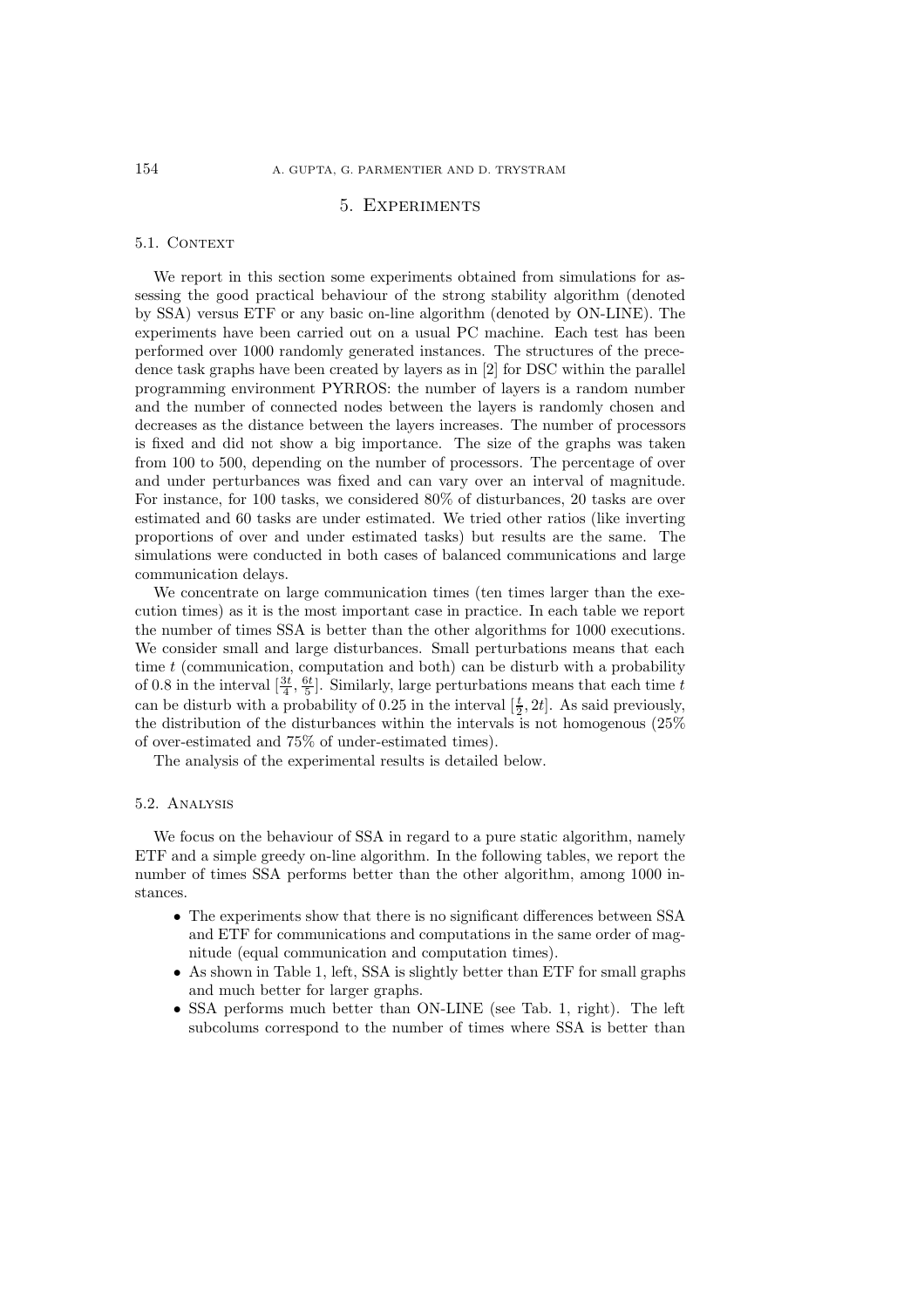ON-LINE. The right ones correspond to the number of times where ON-LINE is better than SSA. In remaining cases, both algorithms perform the same. It seems that ON-LINE performs slightly better on bigger graph, in this case it is better than SSA in 30% of the case instead of 20% of the case for small graphs.

Table 1. Left, SSA *vs.* ETF, large communication times (range 1−10), right, SSA *vs.* ON-LINE, large communication times (range  $1-10$ ).

| pert.             | small  | large  |  |  |  |  |
|-------------------|--------|--------|--|--|--|--|
| $n = 100, m = 8$  |        |        |  |  |  |  |
|                   | $^{+}$ | $^{+}$ |  |  |  |  |
| comm.             | 105    | 115    |  |  |  |  |
| comp.             | 140    | 129    |  |  |  |  |
| both              | 125    | 126    |  |  |  |  |
| $n = 500, m = 8$  |        |        |  |  |  |  |
| comm.             | 440    | 417    |  |  |  |  |
| comp.             | 417    | 417    |  |  |  |  |
| $\mathrm{both}$   | 445    | 401    |  |  |  |  |
| $n = 500, m = 16$ |        |        |  |  |  |  |
| comm.             | 396    | 443    |  |  |  |  |
| comp.             | 426    | 403    |  |  |  |  |
| $_{\rm both}$     | 440    | 415    |  |  |  |  |

| pert.                 | $_{\rm small}$ |     | large  |     |  |
|-----------------------|----------------|-----|--------|-----|--|
| $n = 100, m = 8$      |                |     |        |     |  |
|                       | $^{+}$         |     | $^{+}$ |     |  |
| comm.                 | 625            | 217 | 618    | 215 |  |
| comp.                 | 626            | 229 | 627    | 226 |  |
| both                  | 667            | 187 | 620    | 229 |  |
| $n = 500, m = 8$      |                |     |        |     |  |
| comm.                 | 596            | 361 | 629    | 317 |  |
| comp.                 | 633            | 327 | 614    | 335 |  |
| both                  | 604            | 359 | 617    | 335 |  |
| $n = 500, m =$<br>-16 |                |     |        |     |  |
| comm.                 | 625            | 321 | 620    | 329 |  |
| comp.                 | 590            | 363 | 602    | 362 |  |
| both                  | 593            | 350 | 593    | 351 |  |

# 6. Conclusion

We have presented in this work an approach to deal with on-line disturbances in computation and communication times with an upper bound on its performance. The process is quite simple and, as shown in the simulation experiments, can be useful for correcting the bad effects of disturbances. Remark that only few results exist in this direction today. This work intents to investigate this field.

Some promising results have been achieved, however, the investigation is in a preliminary stage. It remains to study if techniques with better performance bounds may be obtained in the case where a limit on the maximum disturbance is assumed to be known at compile time. Another interesting perspective is to study the average behavior of heuristics that are less constrained than the solution we proposed in this paper (for instance by allowing more flexibility while adding pseudo-constraints). It is also of interest to investigate methods that may allow to change the processor assignment during run time without loss of efficiency. Another investigation direction is to study the impact of the initial scheduling algorithm.